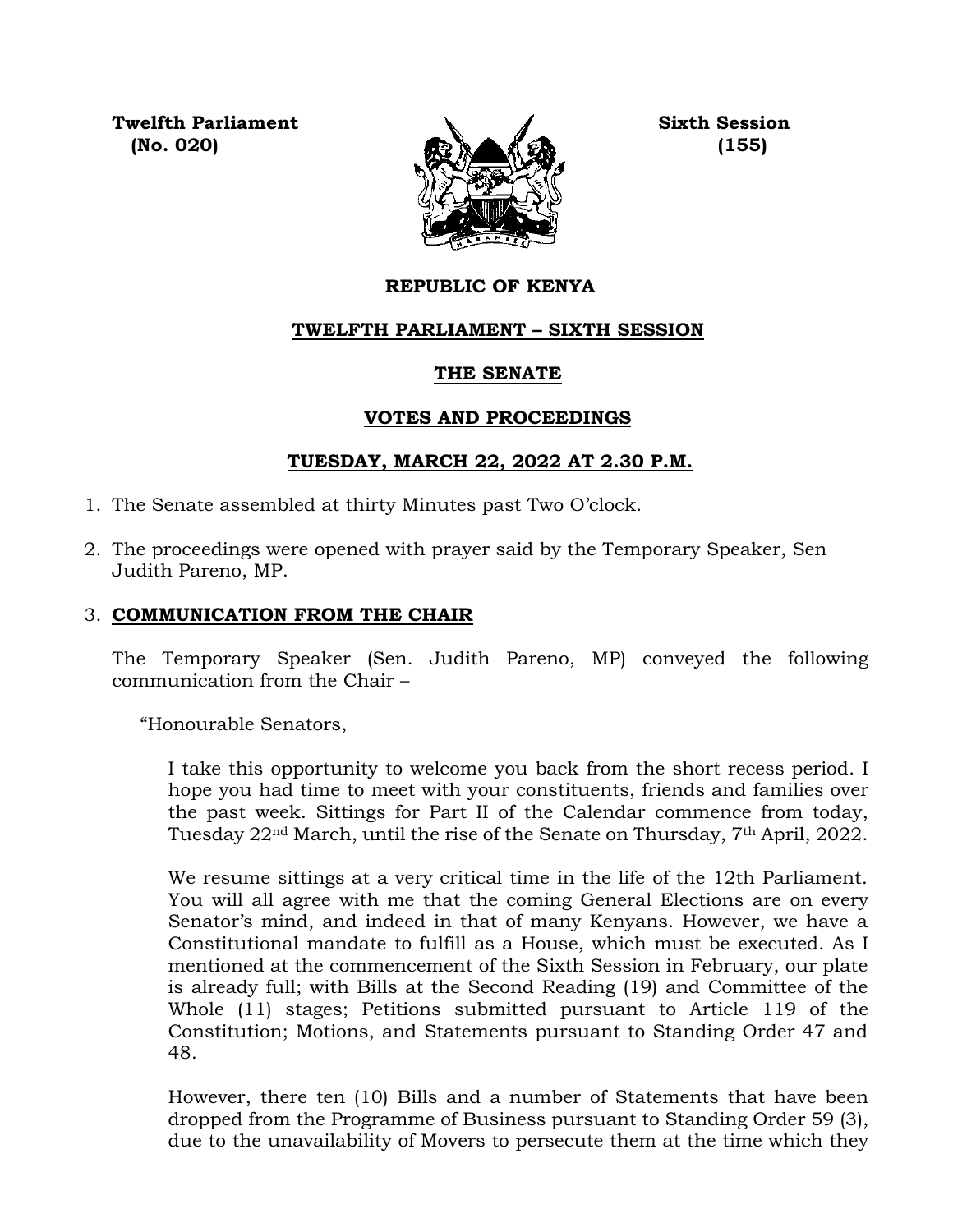were scheduled on the Order Paper. Movers of such business who wish to pursue them are urged to make an appeal to the Speaker (in writing) for reinstatement in the Weekly Programme of Senate Business.

I urge that we rededicate ourselves to our constitutional role of legislation, oversight and representation of the people of Kenya. I also urge that we ensure that vital legislative business is passed so that attendant processes have necessary legislative backing. In this regard, I call upon the Offices of the Senate Majority and the Senate Minority Leaders to ensure that the requisite number of Senators is achieved so that the Senate may proceed to divisions.

Honourable Senators,

Very shortly, pursuant to Section 25 of the Public Finance Management Act and Standing Order 181 of the Senate, the Senate will consider the Division of Revenue Bill. As is standard practice, this Bill is ordinarily introduced in the National Assembly and referred to the Senate. The Bill was referred to the Senate and Read a First Time on 8th March, 2022. It now been scheduled for Second Reading as indicated in today's Order Paper at Order No. 15. Shortly thereafter, the County Allocation of Revenue Bill will be introduced pursuant to Standing Order 182 of the Senate.

The passage and assent of these two Bills, together with the Cash Disbursement Schedule, will ensure that county governments have the necessary resources for their projects and programmes, and that they can in turn, make their individual budgets before the start of the next financial year in July, 2022. I urge the Offices of the Senate Majority Leader and the Senate Minority Leaders, in the same spirit, to ensure the requisite numbers for the Senate to proceed to divisions on these financial instruments.

Honourable Senators,

A lot of work is also pending before select Committees of the Senate. I urge respective Committees to redouble their efforts to conclude the pending business before them. In the coming weeks, we shall receive reports pursuant to Standing Order 51(1)(b), where we look forward to hearing the impact that the work of Committees is making and their plans for the next few months.

I wish you fruitful deliberations and wish all Honourable Senators well in this part of the Calendar.

I thank you."

## 4. **PAPERS**

The following Papers were laid on the Table of the Senate: -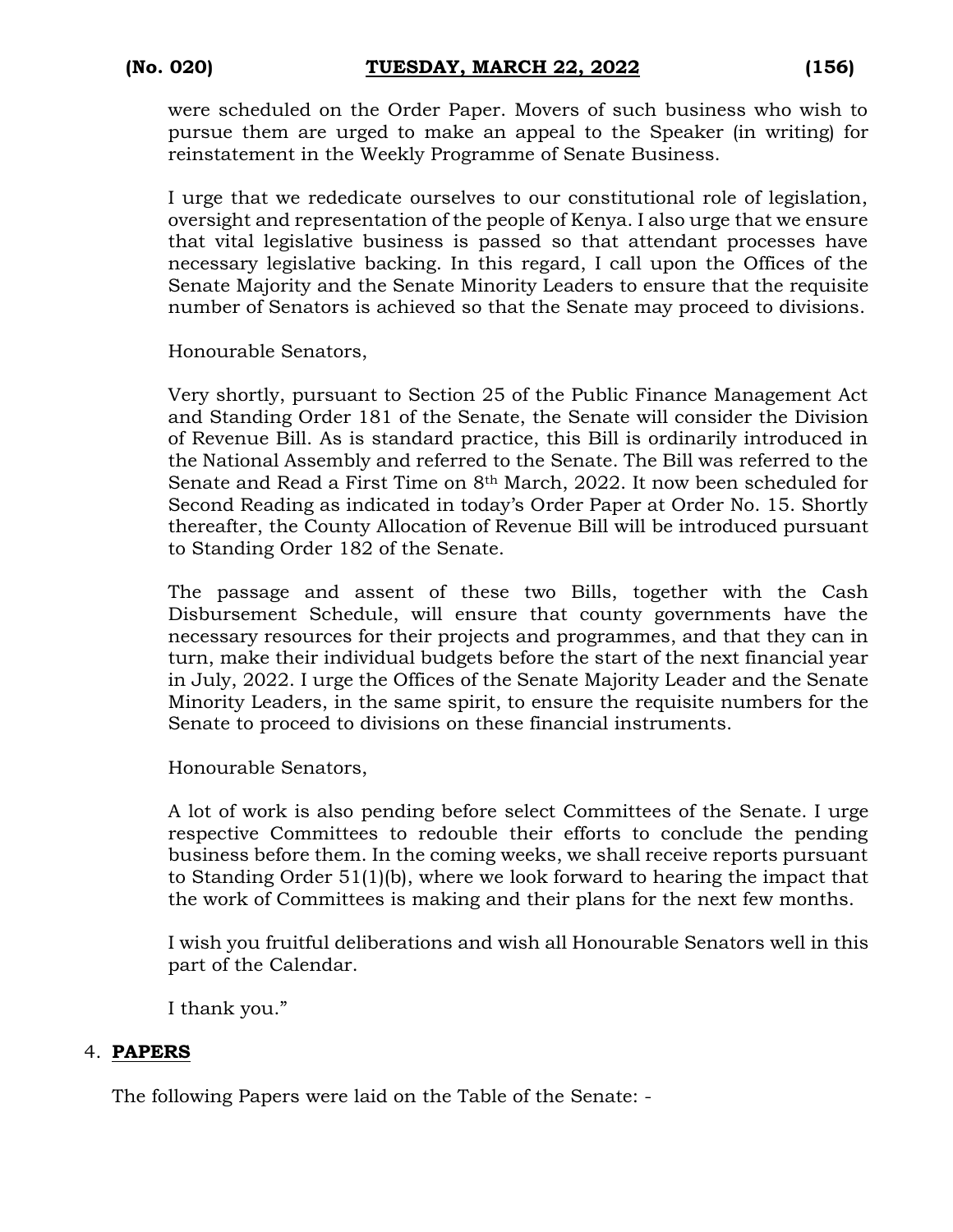- i) Report of the Auditor General on the financial statement of Kericho County Assembly Staff Car and Mortgage Fund for the year ended 30th June 2018.
- ii) Report of the Auditor General on the financial statement of Kericho County Assembly Staff Car and Mortgage Fund for the year ended 30th June 2019.
- iii) Report of the Auditor General on the financial statement of Baringo County Assembly Catering and Health Services Scheme Fund for the year ended 30th June 2020.
- iv) Report of the Auditor General on the financial statement of Kakamega County Dairy Development Corporation for the year ended 30<sup>th</sup> June 2020.
- v) Report of the Auditor General on the financial statement of Bomet County Executive Car Loan and Mortgage Scheme Fund for the year ended 30th June 2020.
- vi) Report of the Auditor General on the financial statement of Narok Water and Sewerage Services Company Limited for the year ended 30<sup>th</sup> June 2020.
- vii) Report of the Auditor General on the financial statement of Kapsabet Nandi Water and Sanitation Company Limited for the year ended 30<sup>th</sup> June 2020.
- viii) Report of the Auditor General on the financial statement of Uasin Gishu County Emergency Fund for the year ended 30th June 2020.
- ix) Report of the Auditor General on the financial statement of Kisumu County Car and Mortgage Scheme Fund for the year ended 30th June 2019.
- x) Report of the Auditor General on the financial statement of Nairobi City County Water and Sewerage Company Limited for the year ended 30<sup>th</sup> June 2020.
- xi) Report of the Auditor General on the financial statement of Lamu County Emergency Fund for the year ended 30th June 2020.
- xii) Report of the Auditor General on the financial statement of Lamu County Fisheries Development Revolving Fund for the year ended 30<sup>th</sup> June 2020.
- xiii) Report of the Auditor General on the financial statement of Tana River County Executive Staff Car Loan and Mortgage Fund for the year ended 30th June 2020.
- xiv) Report of the Auditor General on the financial statement of Garissa Water and Sewerage Company Limited for the year ended 30<sup>th</sup> June 2020.
- xv) Report of the Auditor General on the financial statement of Garissa County Revolving Fund for the year ended 30th June 2020.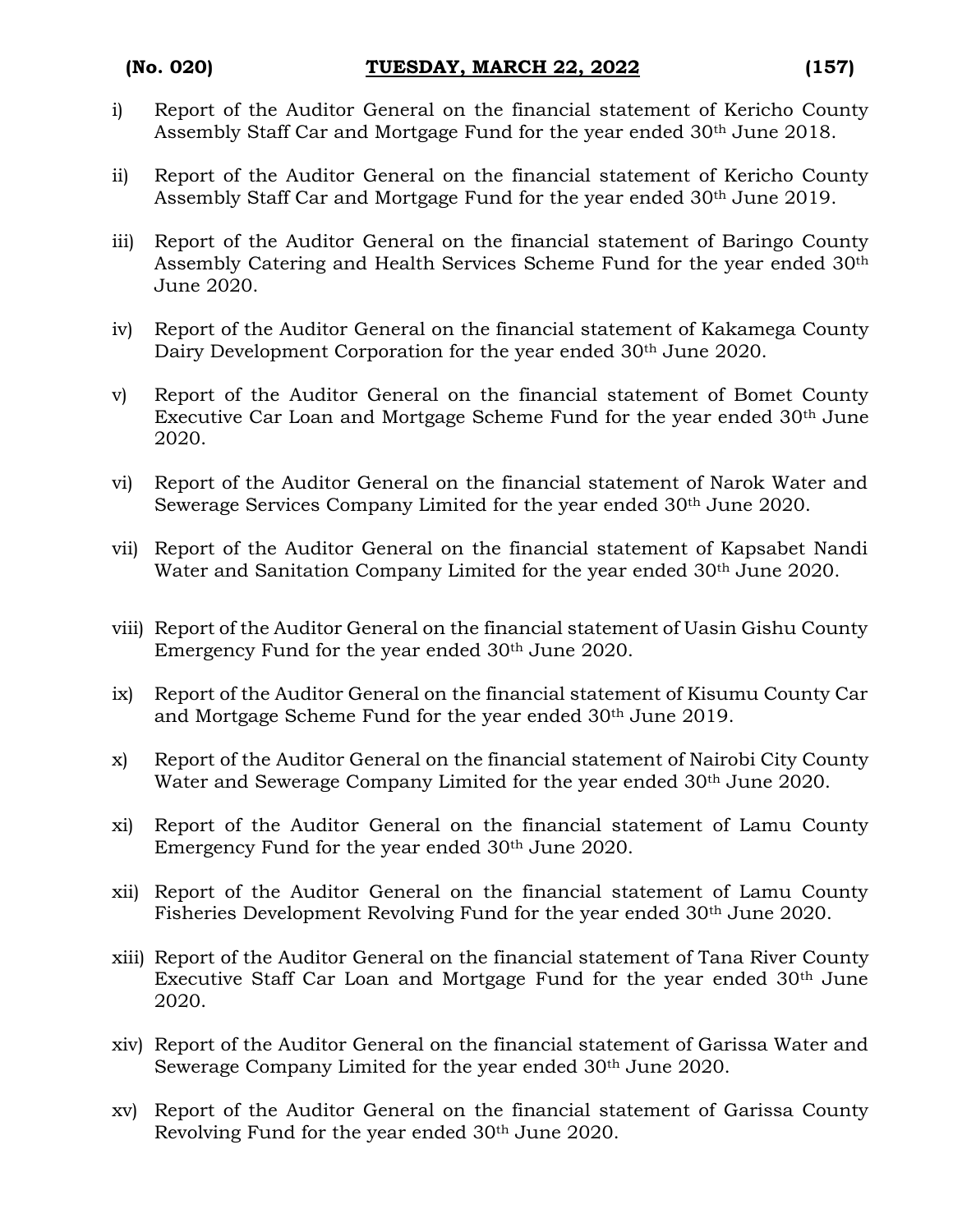xvi) Report of the Auditor General on the financial statement of Council of Governors for the year ended 30<sup>th</sup> June 2020.

*(The Senate Majority Leader)*

#### 5. **STATEMENTS**

#### **a) Pursuant to Standing Order 47 (1)**

Nominated Senator (Sen. (Dr.) Getrude Musuruve, MP) made a statement on the rampant cases of candidates who went missing on exam day.

The Senator informed the Senate that 46 KCPE candidates went missing from Embu County on exam day, and efforts by local authorities to trace them before the KCPE exams started proved futile. and they therefore missed the National test. The Embu County Director of Education, explained that some of the missing learners were from families who were evicted from a contested piece of land believed to be under the ownership of the Tana and Athi Rivers Development Authority (TARDA).

The Senator further gave examples of learners who in 2021 were reported missing, three weeks before National exams began. Some of whom were later found to have become pregnant, others joined the *bodaboda* business while the rest disappeared without a trace. Learners in volatile areas like Mandera and Kapedo, fled due to rising cases of insecurity, lack of teaching staff and recurrent drought while another learner at Kisole Primary school in Mwingi, Kitui County was unable to write her exam because she lost her eyesight as a result of brain tumor. Two other candidates in the constituency were taken ill and admitted at Mwingi level 4 hospital as well.

The Senator expressed concern that primary level national exams had a salient role in transitioning pupils to Secondary schools hence failure to sit for these exams prevents learners from transitioning to secondary school with the rest of their peers. She concluded by urging the Ministry of Education to intervene in ensuring that supplementary exams are availed to learners who have missed their exams due to unforeseeable and valid reasons on a case by case basis appreciating their various socio- economic backgrounds.

#### **b) Pursuant to Standing Order 48 (1)**

Nominated Senator (Sen. (Dr.) Getrude Musuruve, MP) sought a statement from the Standing Committee on Roads and Transportation regarding the danger posed by the lack of important road signage on the Webuye-Kakamega Road.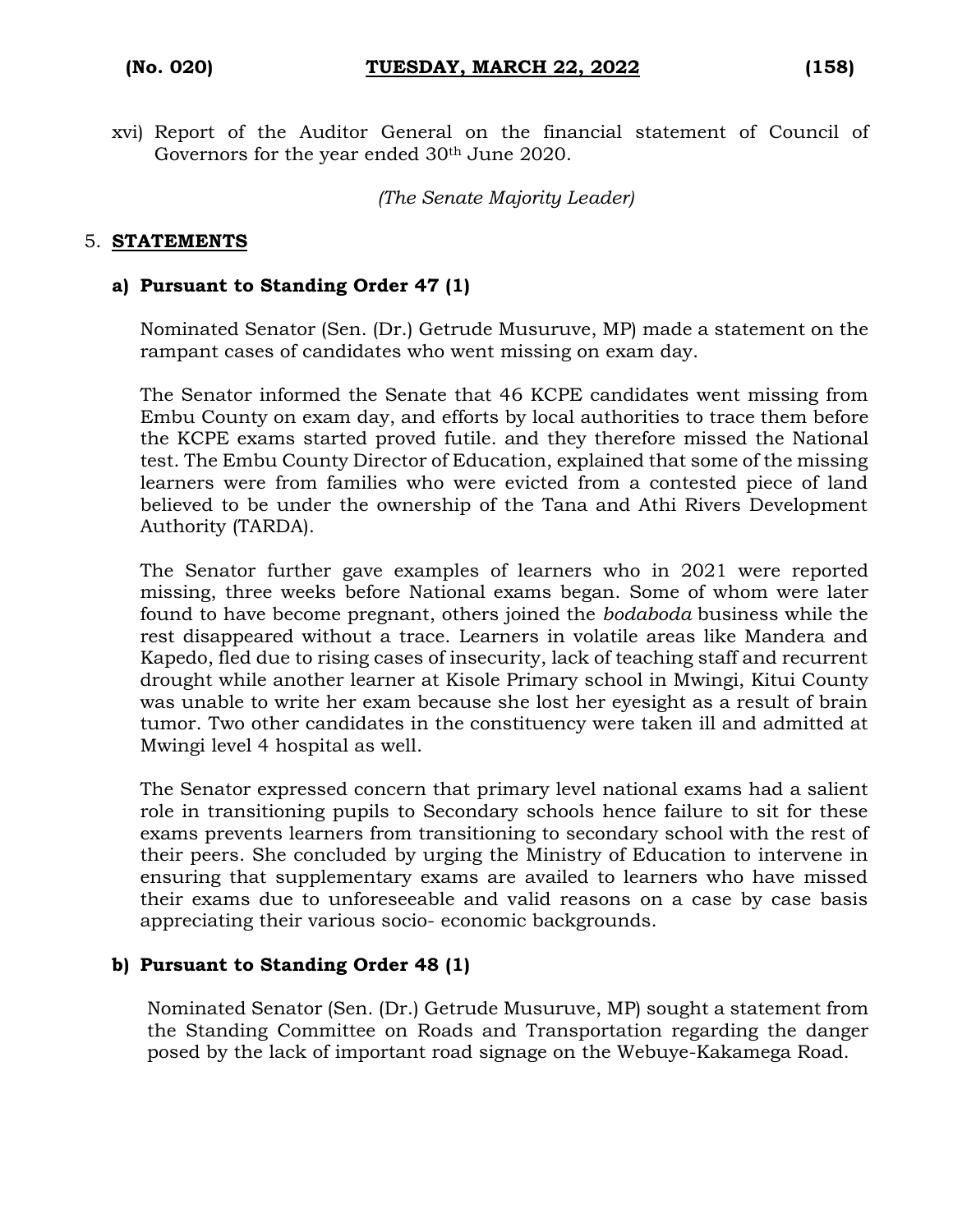## 6. **THE LANDLORD AND TENANT BILL (NATIONAL ASSEMBLY BILLS NO. 3 OF 2021)**

(The Senate Majority Leader)

*(Second Reading)*

## *(Resumption of debate interrupted on Wednesday, 23rd February, 2022- Morning Sitting)*

*(Division)*

Order deferred.

#### 7. **THE PERSONS WITH DISABILITIES (AMENDMENT) BILL (SENATE BILLS NO. 29 OF 2020)**

(Sen. Aaron Cheruiyot, MP and Sen. (Dr) Isaac Mwaura, MP)

*(Second Reading)*

### *(Resumption of debate interrupted on Thursday, 10th March, 2022) (Division)*

Order deferred.

## 8. **MOTION - ADOPTION OF REPORTS OF THE SESSIONAL COMMITTEE ON COUNTY PUBLIC ACCOUNTS AND INVESTMENTS ON CONSIDERATION OF THE REPORTS BY THE AUDITOR GENERAL ON THE FINANCIAL STATEMENTS OF VARIOUS COUNTY EXECUTIVES FOR FINANCIAL YEAR 2018/2019**

(Chairperson, Sessional Committee on County Public Accounts and Investments)

**THAT,** the Senate adopts the Report of the Sessional Committee on County Public Accounts and Investments on consideration of the Reports by the Auditor General on the Financial Statements of the following County Executives for the Financial Year 2018/2019- Embu; Homa-Bay; Kericho; Kilifi; Kirinyaga; Kisii; Kwale; Machakos; Mombasa; Nandi; Baringo; Bomet; Garissa; Kajiado; and West Pokot as contained in Volume 1 of the Report and the following County Executives-Isiolo; Kakamega; Kisumu; Laikipia; Mandera; Marsabit; Nakuru; Narok; Nyandarua; Samburu; Taita Taveta; Trans-Nzoia; Uasin- Gishu; Vihiga; and Wajir, as contained in Volume 2 of the Report , Laid on the Table of the Senate on Thursday 2nd December, 2021.

### *(Resumption of debate interrupted on Tuesday, 8th March, 2022) (Division)*

Order deferred.

### 9. **COMMITTEE OF THE WHOLE THE INTERGOVERNMENTAL RELATIONS (AMENDMENT) BILL (SENATE BILLS NO. 37 OF 2021)**

(The Chairperson, Standing Committee on Devolution and Intergovernmental Relations)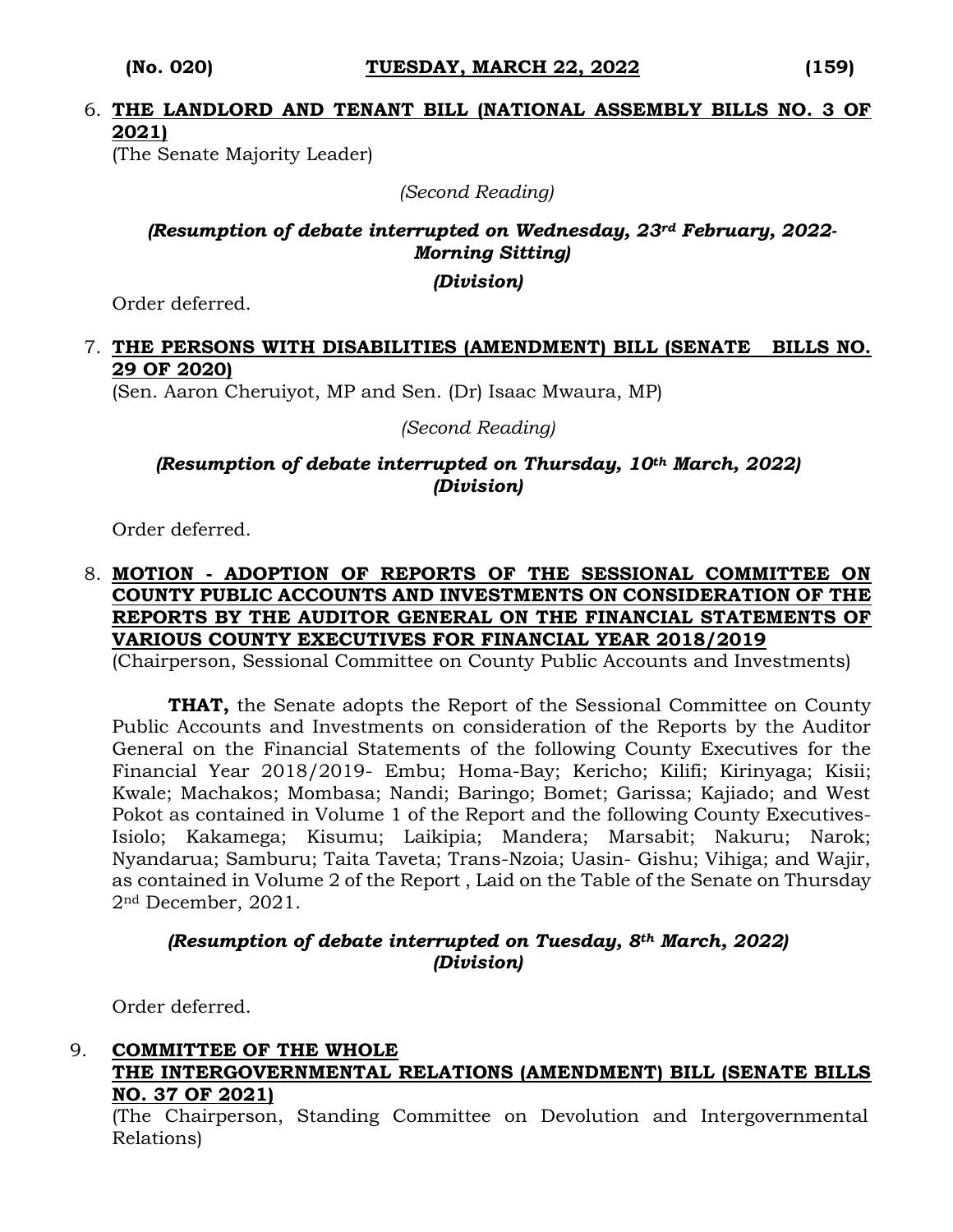*(Resumption of debate interrupted on Wednesday, 22ndDecember, 2021 – Morning Sitting)*

*(Division)*

Order deferred.

#### 10. **COMMITTEE OF THE WHOLE THE LAW OF SUCCESSION (AMENDMENT) BILL, (SENATE BILLS NO. 15 OF 2021)** (Sen. Abshiro Halake, MP)

*(Resumption of debate interrupted on Wednesday, 2nd March, 2022 – Morning Sitting) (Division)*

Order deferred.

#### 11. **COMMITTEE OF THE WHOLE THE PRESERVATION OF HUMAN DIGNITY AND ENFORCEMENT OF ECONOMIC AND SOCIAL RIGHTS BILL (SENATE BILLS NO. 21 OF 2021)**  (Sen. Abshiro Halake, MP)

*(Resumption of debate interrupted on Wednesday, 2nd March, 2022 – Morning Sitting) (Division)*

Order deferred.

12. **COMMITTEE OF THE WHOLE THE LIFESTYLE AUDIT BILL (SENATE BILLS NO. 36 OF 2021)**  (Sen. (CPA). Farhiya Haji, MP)

#### *(Resumption of debate interrupted on Tuesday, 1st March, 2021)*

*(Division)*

Order deferred.

13. **COMMITTEE OF THE WHOLE THE SPECIAL NEEDS EDUCATION BILL (SENATE BILLS NO. 44 OF 2021)**  (Sen. (Dr.) Getrude Musuruve and Sen. (Prof.) Margaret Kamar, MP)

*(Resumption of debate interrupted on Wednesday, 2nd March, 2022 – Morning Sitting) (Division)*

Order deferred.

## 14. **THE DIVISION OF REVENUE BILL (NATIONAL ASSEMBLY BILLS NO. 8 OF 2022)**

Order for Second Reading read;

Motion made and Question proposed;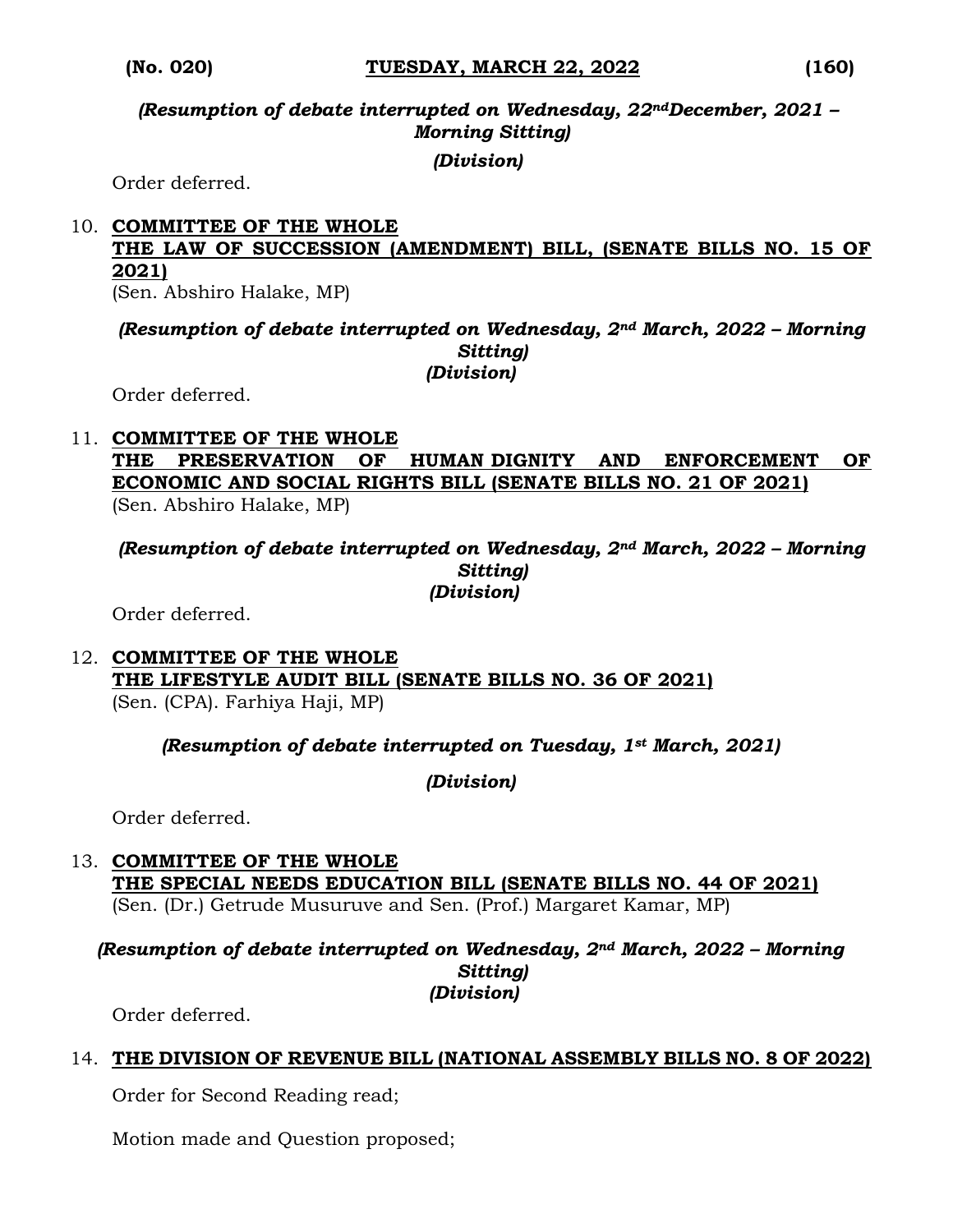THAT, the Division of Revenue Bill (National Assembly Bills No. 8 of 2022) be now read a Second Time.

```
(The Senate Majority Leader)
```
Debate arising;

And there being no other Senator wishing to contribute;

Mover replied;

Raising a point of order, the Mover requested that putting of the Question be deferred to a later date, pursuant to Standing Order 61(3).

And the Temporary Speaker (Sen. Judith Pareno, MP), acceding to the request, deferred putting of the Question to a later date.

## 15. **THE ELECTION CAMPAIGN FINANCING (AMENDMENT) BILL (SENATE BILLS NO. 51 OF 2021)**

(Sen. Ledama Olekina, MP)

*(Second Reading)*

Order deferred.

16. **THE ELECTIONS (AMENDMENT) (NO.2) BILL (SENATE BILLS NO. 43 OF 2021)**  (Sen. Ledama Olekina, MP)

*(Second Reading)*

Order deferred.

17. **THE COTTON INDUSTRY DEVELOPMENT BILL (SENATE BILLS NO. 55 OF 2021)** (Chairperson, Standing Committee on Agriculture, Livestock and Fisheries)

*(Second Reading)*

Order deferred.

18. **THE EMPLOYMENT (AMENDMENT) BILL (SENATE BILLS NO. 54 OF 2021)** (Sen. Samson Cherarkey, MP)

*(Second Reading)*

Order deferred.

19. **COMMITTEE OF THE WHOLE THE ELECTIONS (AMENDMENT) (NO. 3) BILL (SENATE BILLS NO. 48 OF 2021)** (Sen. (Eng.) Ephraim Maina, MP)

Order deferred.